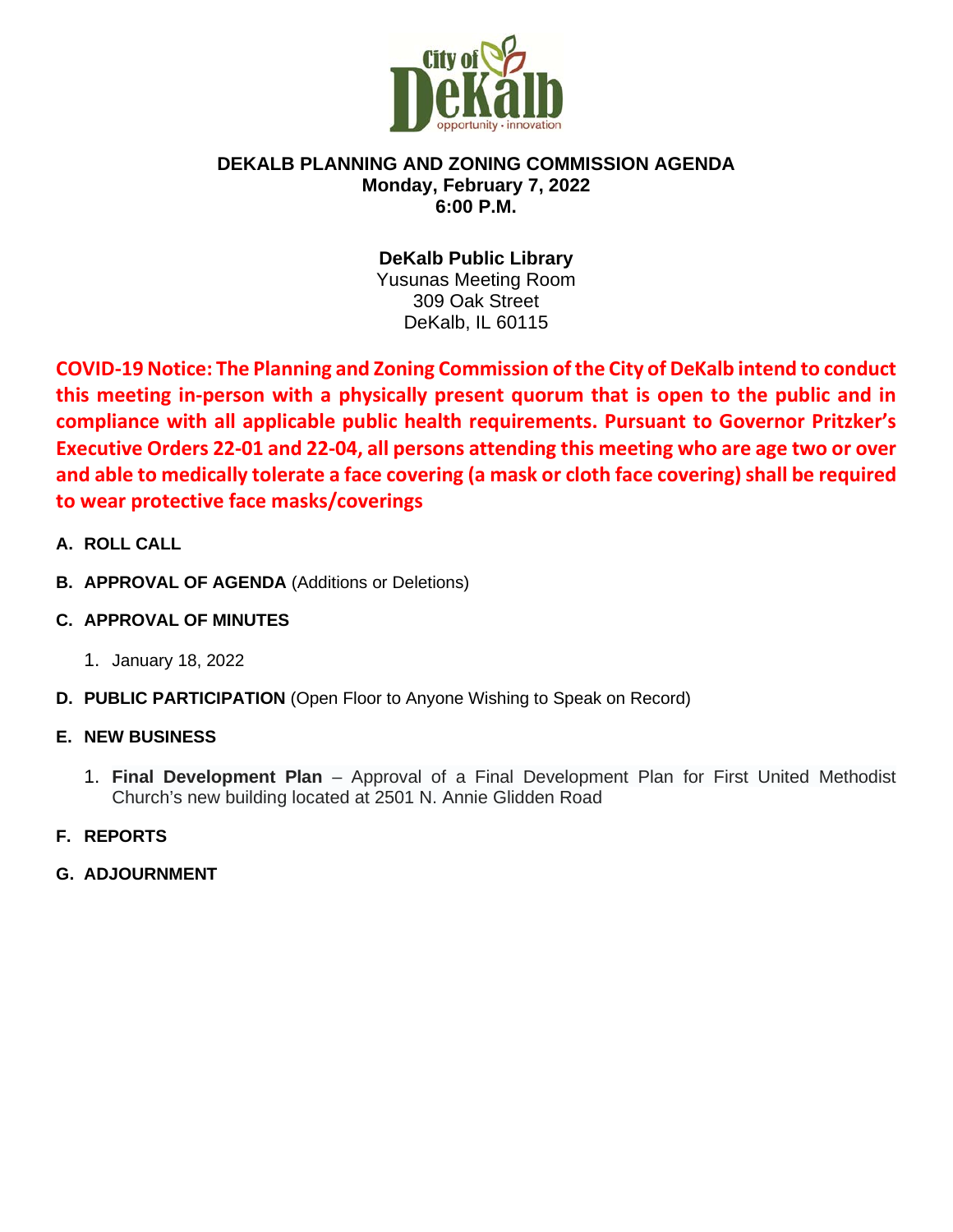#### MINUTES CITY OF DEKALB **PLANNING AND ZONING COMMISSION** January 18, 2022

The Planning and Zoning Commission held a meeting on January 18, 2022, at the DeKalb Public Library in the Yusunas Meeting Room located at 309 Oak Street, DeKalb, Illinois. Vice Chair McMahon called the meeting to order at 6:00 PM.

### A. ROLL CALL

Recording Secretary Stephanie Turner called the roll. Planning and Zoning Commission members present were: Steve Becker, Trixy O'Flaherty, Jerry Wright, and Vice Chair Bill McMahon. Maria Pena-Graham, Shannon Stoker, and Chair Max Maxwell were absent. Planning Director Dan Olson was present representing the City of DeKalb.

B. APPROVAL OF THE AGENDA (Additions/Deletions)

Vice Chair McMahon requested a motion to approve the January 18, 2022, agenda as presented. Ms. O'Flaherty motioned to approve the agenda as presented. Mr. Wright seconded the motion, and the motion was approved by unanimous voice vote.

# C. APPROVAL OF MINUTES

- 1. January 3, 2022 Vice Chair McMahon requested a motion to approve the January 3, 2022, minutes as presented. Mr. Becker motioned to approve the minutes as presented. Mr. Wright seconded the motion, and the motion was approved by unanimous voice vote.
- D. PUBLIC PARTICIPATION (Open Floor to Anyone Wishing to Speak on Record)

None

# E. NEW BUSINESS

**1. Public Hearing** – A petition by Pappas Development for the partial annexation, rezoning and preliminary plan approval for 4-story executive suites building with (61) 1-bedroom units to be called Arista Residences located on a 1.8-acre site at the northwest corner of Barber Greene Road and County Farm Road.

Foti Pappas appeared on behalf of Pappas Development and stated they have been investing in the community for over thirty years by building beautiful and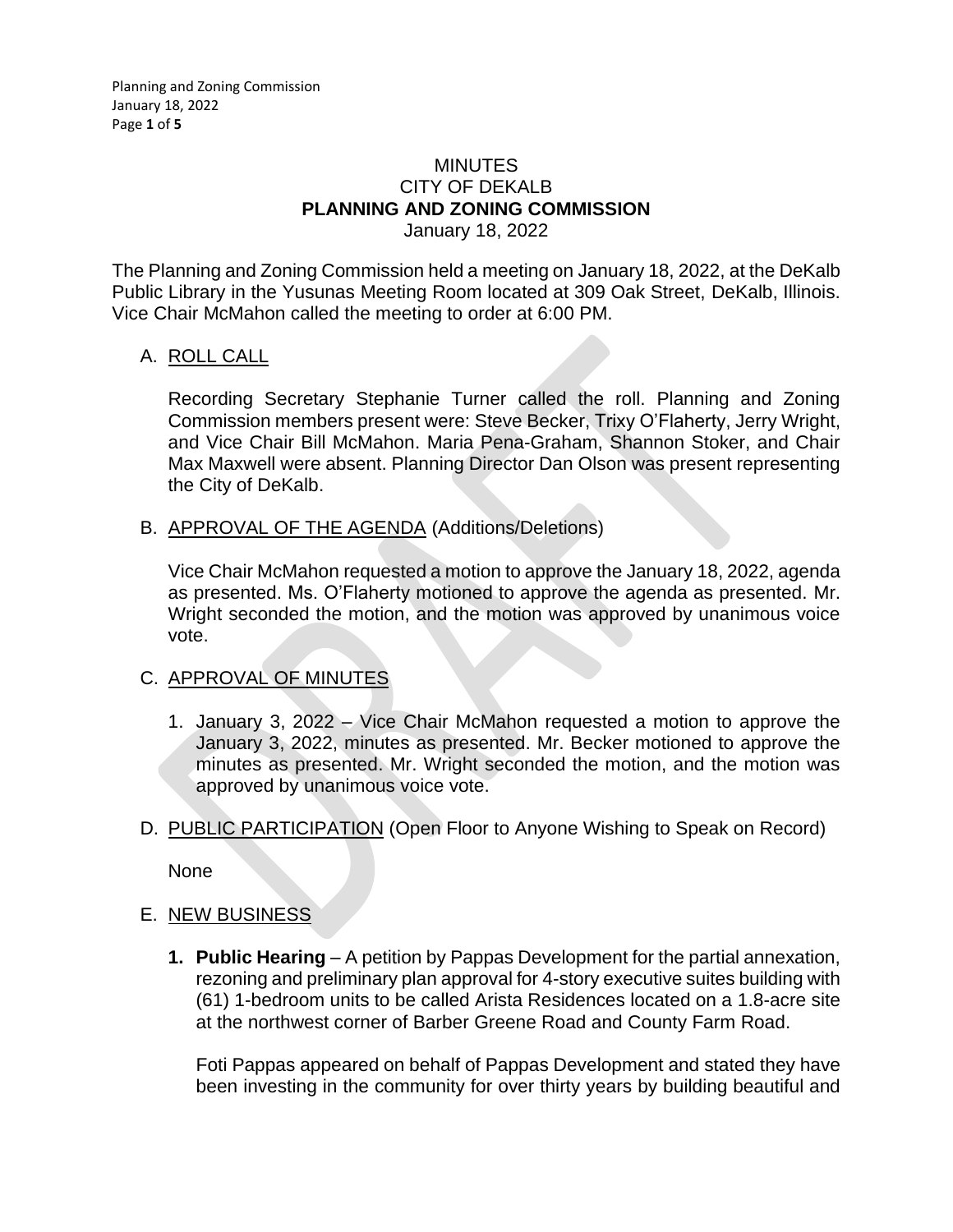well-maintained buildings. He continued with the proposal which will be called Arista Residences, Arista deriving from the Greek word "best in class".

Mr. Pappas discussed the plan for the 61-unit apartment building which would be located at the corner of Barber Greene Road and County Farm Road, a property that has been on the market for many years. He added it is adjacent to a gas station and a commercial building, which has been vacant since it was built 18 years ago. Mr. Pappas spoke on some of the features of Arista Residences which includes fully furnished apartments, hotel style lobby, maid service, a hospitality room, exercise room, golf simulators, and a business center.

Foti Pappas explained there is an expanding demand for the fully furnished apartment concept, and it's driven by working professionals moving to the area at a rapid pace. He went on to state Arista Residences will bring new life to the area by attracting working professionals who will support the surrounding businesses. Mr. Pappas stated corporate investment in DeKalb and the expansion of the Northwestern Medical Campus add to the need for this style of living.

Mr. Pappas stressed these units do not burden the school district in any way. He went on to mention that over 90% of the construction for the proposed building would be conducted by local family-owned businesses.

Dan Olson, Planning Director, went through the staff report dated January 13, 2022. He noted the proposed 1.8-acre site is the old Buhr's Landscaping and Lawn Care business on Barber Greene Road. Mr. Olson said the west parcel of the site would have to be annexed and the east parcel is currently zoned General Commercial District "GC". He added both sites are requested to be rezoned to Planned Development-Residential District, "PD-R".

Mr. Olson mentioned Arista Residences would consist of 61 one-bedroom, 700 square foot apartment units carrying 12-month leases with a monthly rent of approximately \$1350.00. He went over the preliminary development plan, which was also requested for approval. Mr. Olson mentioned there will be three points of access to the subject site; a right-in/right-out access on Barber Greene Road, a full access on County Farm Road, and access on the north side of the property to a private east-west drive owned by the Northland Plaza Shopping Center owner.

Mr. Olson covered the public services that will be provided to the site. He advised there will be a detention pond, and the sanitary sewer located through the site will be relocated to the perimeter of the property. He noted a sidewalk will be added on Barber Greene Road connecting walks to the east and west.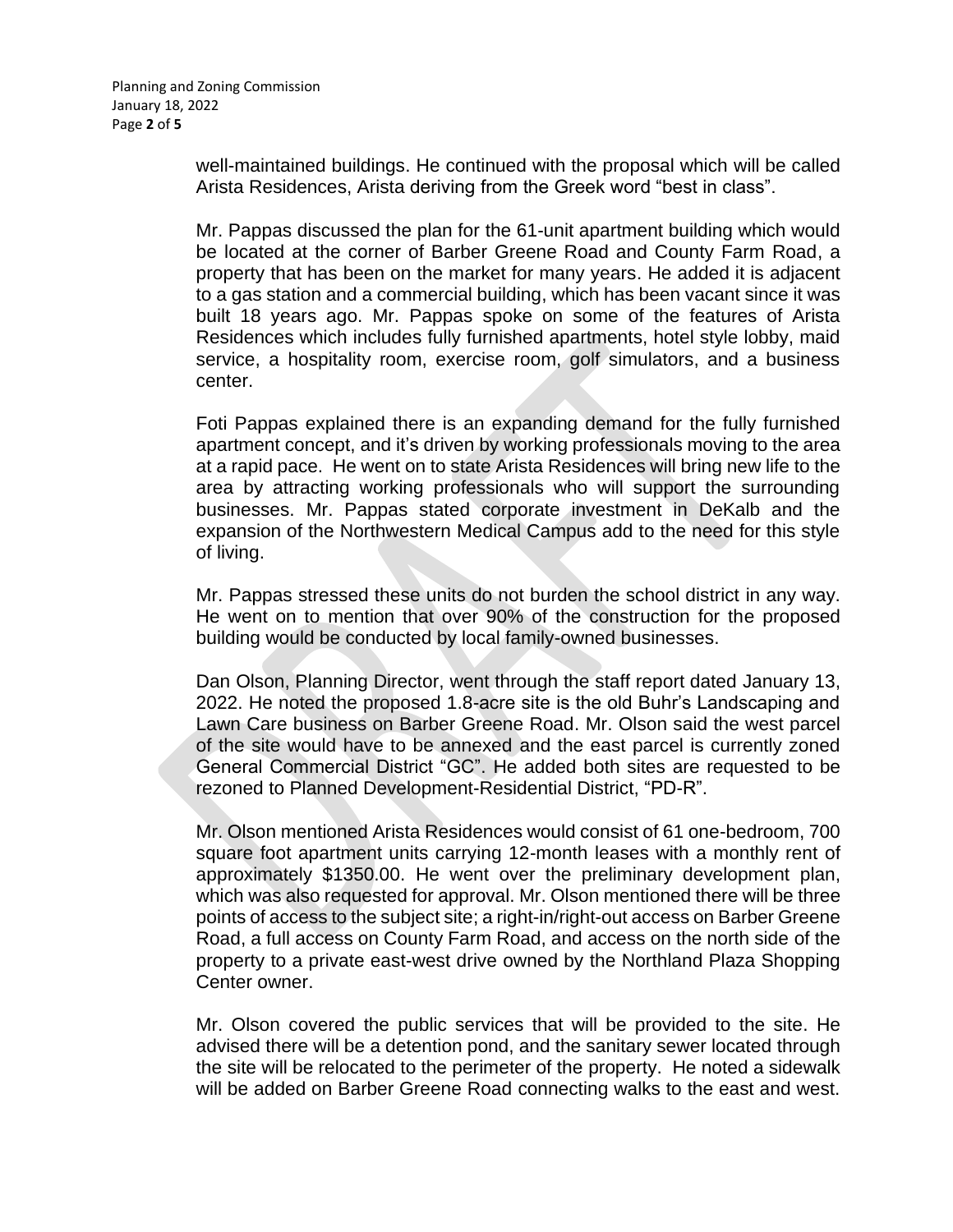Mr. Olson also touched on the landscaping plan, which follows the guidelines of the Unified Development Ordinance "UDO". He mentioned there will be 92 parking spaces on the site, which will meet the UDO requirement of 1.5 parking spaces for each one-bedroom dwelling unit (61). He added there will be covered parking at the perimeter of the site.

Mr. Olson reiterated the plans have been submitted to all the appropriate departments for review. He noted the Kishwaukee Water Reclamation District has informed Pappas Development of future permits that will be needed and fees. Mr. Olson added a Final Development Plan will be required to be submitted, which will go through the Commission and City Council.

Mr. Olson reported there are a couple waivers to the UDO. He said one is regarding the acreage of the site being under 2 acres, and the other for less than 15% of open space being required for "PD-R" sites. He noted staff recommends approval of both waivers.

Mr. Olson stated the City received public input from the owners of the subject property, Herb and Linda Buhr, who support the project.

Mr. Olson advised the proposed development meets all the findings of fact for a rezoning and City staff recommends approval of the project. He noted the proposed request will allow the development of a highly visible vacant lot in the Sycamore Road/Barber Greene corridor that will have a positive impact on the community by improving the site and provide needed housing.

Vice Chair McMahon gave the public an opportunity to speak. He stated he received one speaker request form from Denise Weinmann.

Denise Weinmann of 286 D Bent Grass Circle, DeKalb, IL stated she is the real estate agent for the sellers, Herb and Linda Buhr. Ms. Weinmann discussed her involvement with this property since 2006 with numerous attempts to sell to hotels, a national restaurant, and a few retail chains but the deals always fell through. She added the reasons included the requirement to annex part of the property and the re-location of the sanitary sewer through the site. Ms. Weinmann stressed she has exhausted all avenues to try to sell the property and feels the proposed use will be great for the property, turning the site from a vacant piece of land to a building that will provide much needed housing. She noted the developer is a good landlord and the residential real estate market in the area is tight right now.

Vice Chair McMahon asked if there were any comments or questions from the **Commission**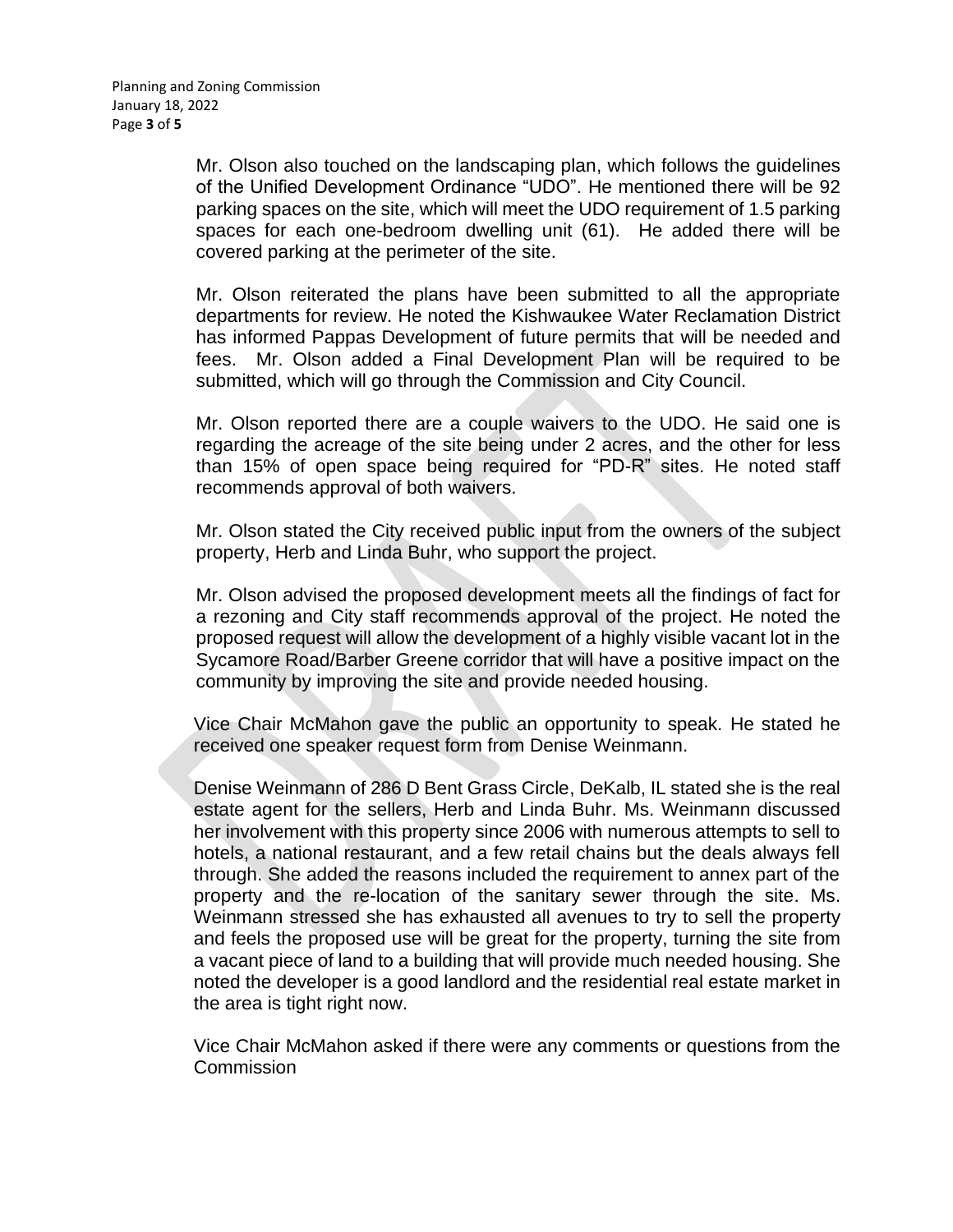Ms. O'Flaherty raised a concern of turning a commercial site into a residential building. She added she would love to see the property sold for the Buhr's but does not feel comfortable approving residential for the property.

Foti Pappas asked why Ms. O'Flaherty did not like residential on the site given the walkability to multiple businesses. Ms. O'Flaherty replied she would not want to live there due to the surrounding area including a gas station and other large commercial retail buildings that are not particularly walkable to.

Mr. Pappas stated one could eat breakfast, purchase dog supplies, grocery and clothes without getting into your car. Mr. Pappas said this area would be more walkable than downtown. Ms. O'Flaherty noted she feels the property is most suitable for a commercial development. Mr. Pappas added the commercial building next to the subject site has been vacant for 18 years.

Mr. McMahon asked about this project being different from their previous developments, which had commercial on the first floor. Foti Pappas responded by stating the building will be 100% residential as there are too many commercial vacancies in the surrounding area to justify using this location for any type of commercial use. He also pointed out the residential units will bring in working professionals who will spend their income at the businesses in the area.

Mr. Wright asked about the profile of residents that will occupy these units.

Mr. Pappas stated interns from Northwestern Hospital, traveling doctors and nurses and workers from the larger companies in DeKalb. He added these individuals enjoy the idea of hotel style apartments being fully furnished.

Mr. Wright asked if Pappas Development sees any competition with themselves with all the other apartment buildings they currently own. Foti Pappas replied he does not as he believes their downtown projects stands alone and these one-bedroom fully furnished apartments are a different concept. He added their more recent development, Isaac Executive Suites, was fully leased within 15 days.

Mr. Becker was concerned at first but noticed the area around Isaac Executive Suites and stated people may be too focused on this site being a commercial corner. He added this site is two blocks away from a major hospital where professionals work long shifts and just want to get home quickly. He stated he likes the proposal and feels this will serve a need in the community.